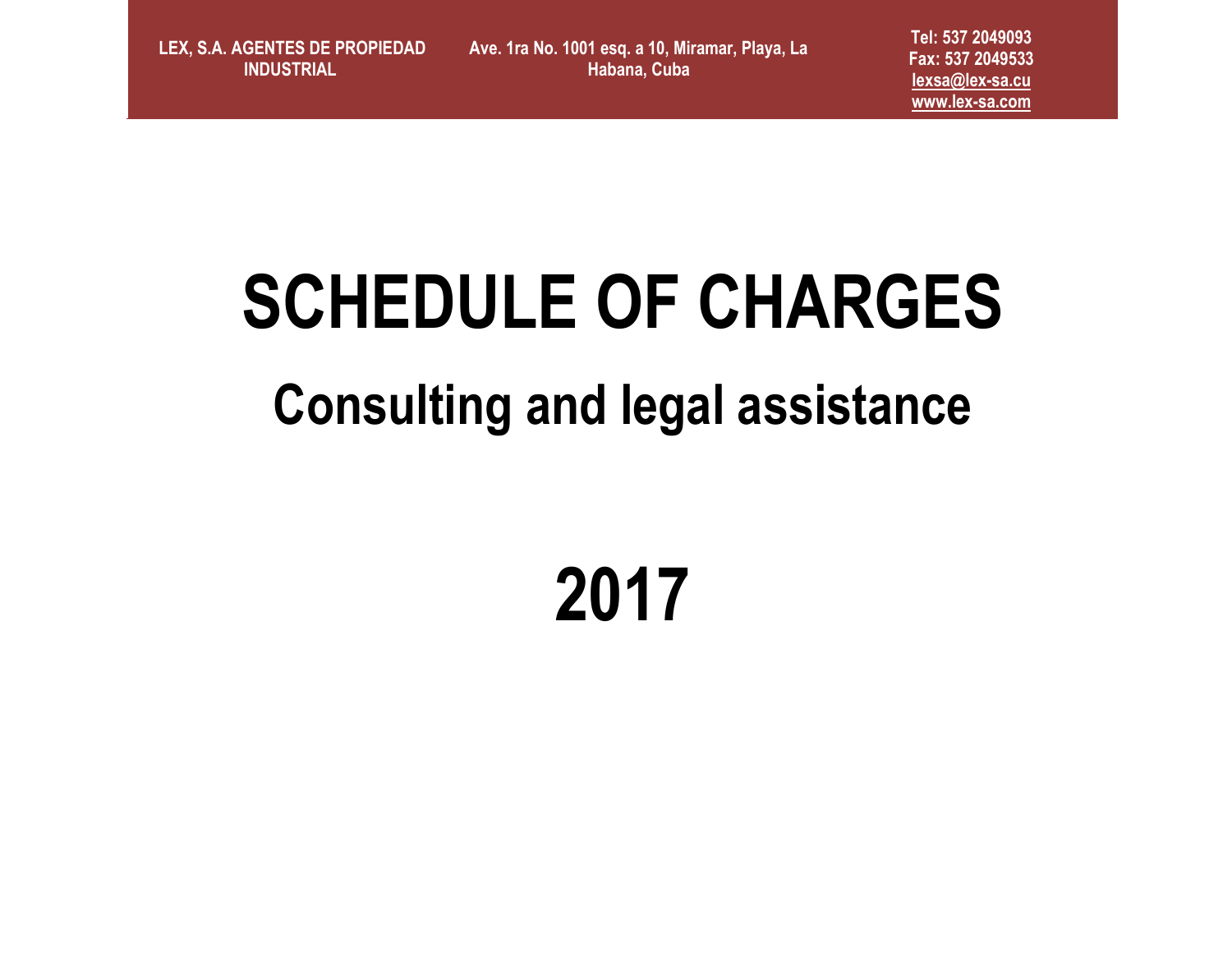#### **CONSULTING AND LEGAL ASSISTANCE Derechos Oficiales (USD) Nuestros Honorarios (USD) Total (USD)** - Legal assistance, advice and consultancy in general - Legal Direction - Legal Secretary - Procedural Representation in front of the corresponding instances - Procedural representation for the accreditation of branches of foreign companies before the Chamber of Commerce of the Republic of Cuba - Preparation of legal diagnosis of the entity - Legal opinions on certain matters -Services of incorporation, legal assistance and legal secretariat to Cuban and foreign commercial companies, joint ventures, international economic association contracts, fully foreign capital companies, foreign investors and cooperative productions. - Advice and legal assistance during or at any stage of business with joint ventures, international economic association contracts, or any other form of economic association, cooperative production contracts of goods or services, branches, commercial companies, or Cuban state companies. - Advice and legal assistance in the drafting of commercial contracts, including international contracts. - Legal opinions and opinions related to any type of matter - Other legal services - Legal representation in front of a notary - Management of legalization in front of MINJUS - Management of legalization in front of MINREX Legalization of registration and notarial documents Legalization of corporate documents - Gestión de legalización ante CONSULADOS Exempt Exempt Exempt Exempt Exempt Exempt Exempt Exempt Exempt Exempt Exempt Exempt Exempt Exempt Depending of the case\*\* Depending of the case 150.00/hour\* 150.00/hour \* 150.00/hour \* 150.00/hour \* 150.00/hour \* 150.00/hour \* 150.00/hour \* 150.00/hour \* 150.00/hour \* 150.00/hour \* 150.00/hour \* 150.00/hour \* 150.00 100.00 (each) 15.00 (each) 100.00 (each) 75.00 (each) Depending of the case Depending of the case Depending of the case Depending of the case Depending of the case Depending of the case Depending of the case Depending of the case Depending of the case Depending of the case Depending of the case Depending of the case 150.00 Depending of the case Depending of the case Depending of the case Depending of the case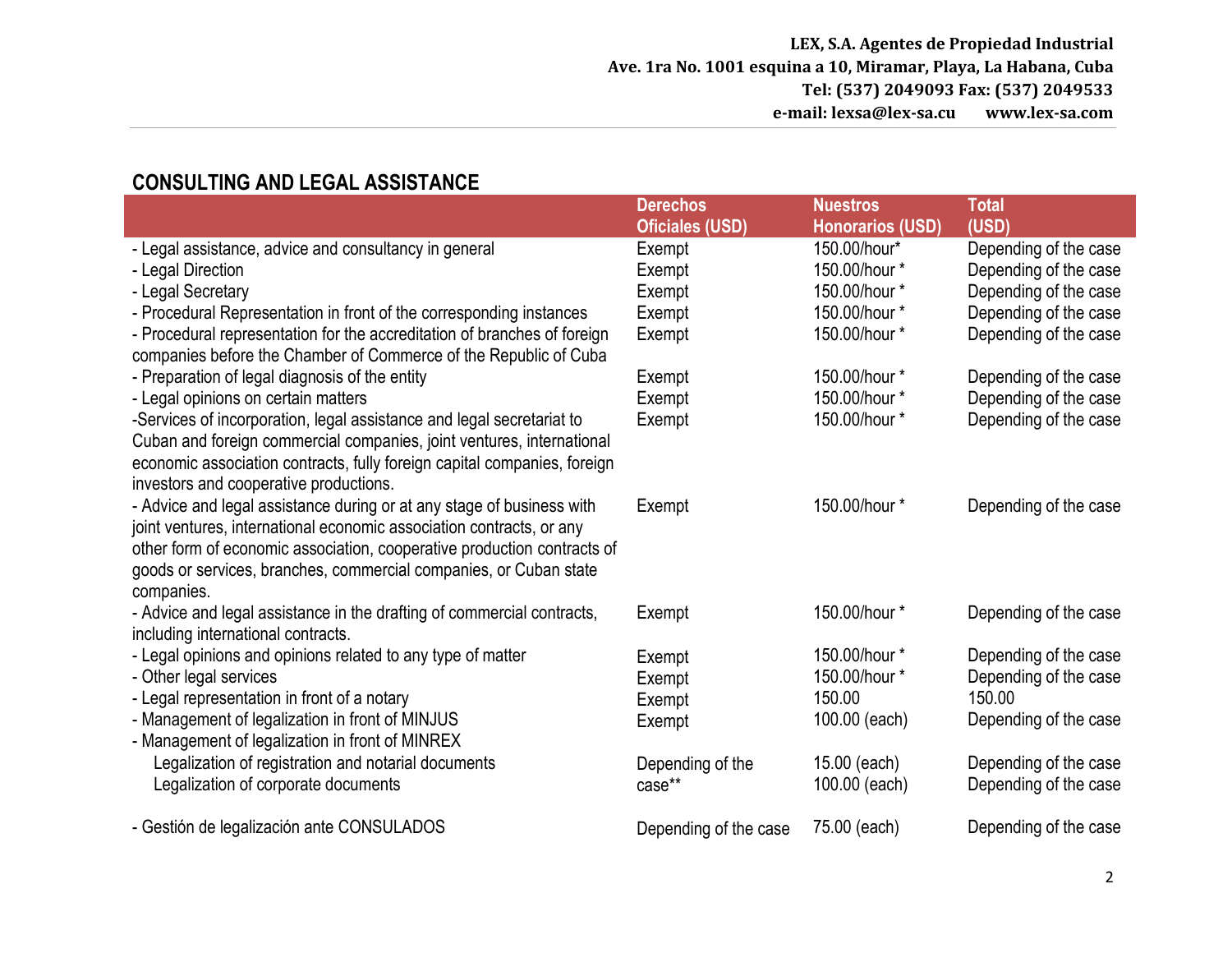**\* According to the complexity of the service will increase the minimum tariff**

**\*\* The denomination of stamps that the service requires.**